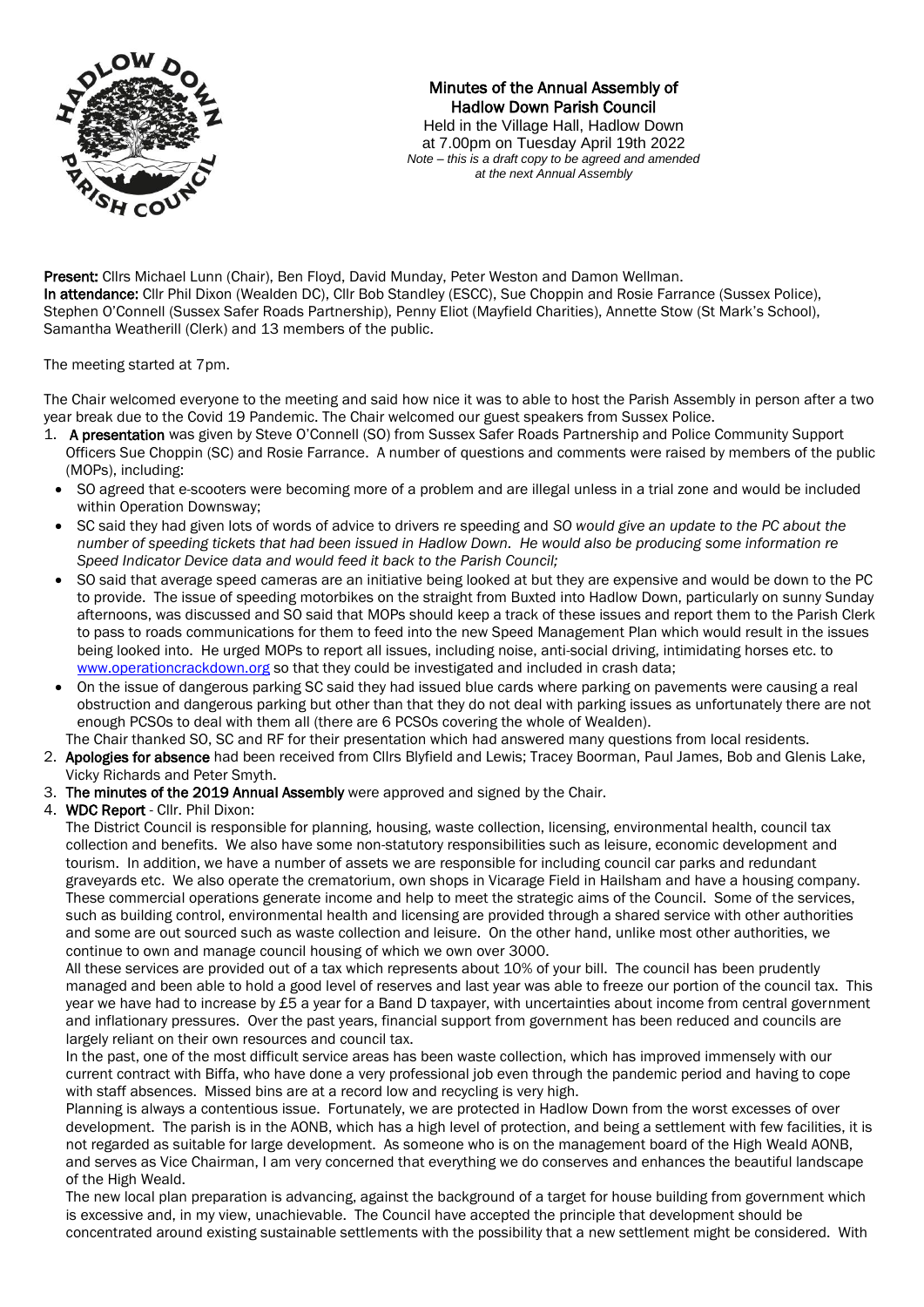the uncertainty about planning reforms and possible new targets from government we are waiting for an announcement before publishing a draft plan. However, the planning officers are kept very busy assembling the evidence for the new plan and assessing sites for inclusion in the plan. We are hopeful for a lower target but also changes to the rules on the 5 year housing land supply, which will give us more control over planning applications which are being submitted, particularly in the south of the district.

The planning officers are consulting with members on a regular basis and also with the parishes through regular Parish Cluster meetings. Please email me if you have any concerns on planning matters.

If you wish to be kept informed of matters that affect your immediate area, please do subscribe to `My Alerts' on the Home page of the Wealden website and that will keep you up to date with planning applications and other local news.

You will be aware that Wealden is making a multi million pound investments in its leisure facilities across Wealden and that includes a significant investment in the Goldsmiths leisure centre in Crowborough.

## 5. ESCC Report – Cllr. Bob Standley:

How ESCC will spend your money (net) – Adult Social Care £200.7m; Business Services/Orbis £25.3m; Governance Services £7.3m; Communities, Economy, Transport £63m; Children's Services £100.2m; Centrally held budgets £56.7m = £453.2m. Where the money comes from (net) – Council Tax £333.1m; Revenue Support Grant £3.7m; Social Care Grants £23.7m; Services Grant £5.2m; New Homes Bonus £0.8m; Business Rates £86.7m. *Figures exclude money for schools which is received from Government and passed directly to schools.* Highways:

- Local Cycling and Walking Infrastructure Plan
- 60 carriageway improvement schemes
- 17,000 potholes filled
- Further £5.8 million allocated to highways mainly patching
- Additional £31m to improve roads and pavements 2022-27
- Climate Change:
- Net carbon neutral by 2050 latest
- Additional £6m allocated to meet this target

# Schools & Improving Skills:

- Schools White Paper published recently
- SEND green paper issued 2 weeks ago
- Despite covid held virtual careers event 1100 attended
- Only 6% 16 year olds classified as NEETS (Not in Education Employment or Training)
- Need to improve skills to attract good well paid jobs

Police and Crime Panel:

- Task to hold Police & Crime Commissioner to account
- Commissioner holds Chief Constable to account
- Panel challenges Commissioner on budget and policy

Covid:

Has put pressure on services - staff working from home. Schools still under pressure - staff off sick –limited supply teacher availability.

A MOP asked who was responsible for air quality and BS thought it fell into the remit of both Wealden DC and ESCC. Re the reduction of speed to aid improvement to air quality he added that they were trying to extend the 20mph zones and had trialled closing roads outsides schools to encourage walking. Another MOP raised the issue of people having to pay to reserve a seat on buses for their children to get to  $6<sup>th</sup>$  form college at a cost of £167 every two months, even if they didn't use the seat, being very expensive and unfair given that there was no other way for them to get to school due to it being dangerous to walk into Buxted to get the train. BS agreed that this was expensive but added that transport is very expensive and unfortunately the bus companies are only likely to increase prices.

### 6. Reports from Representatives:

(a) Mayfield Charities – Penny Eliot, Trustee:

I am Penny Eliot, one of 6 Trustees on the Mayfield Trust. The Trust is a small charity which began in 1630. Its purpose is to give financial help to those in need and living within the ancient Mayfield Parish boundary. This includes people living in Hadlow Down and also families whose children are attending St Marks. In the past, for example, we have helped pay for school uniforms, school trips, carpets for rented accommodation and personal alarms for the elderly. And over the last 12 months, we have provided financial assistance to 8 people in Hadlow Down. We do not delve deeply into peoples' affairs, but obviously we try to prioritize those with the greatest need. If you or someone you know could benefit from the Charity's help do please contact me. My details are on Hadlow Down website and in the parish magazine. ML thanked Penny and the Mayfield Charity trustees for suppling a lifeline to those in need.

### (b) St Mark's School – Annette Stowe, Head Teacher:

It has been two years since I have been able to meet and share with you what has been going on at St Mark's. And it has been a very interesting and challenging two years, not just for us but for everyone. In March 2019, we were told by the government that, due to Covid-19, we would be going into a national lockdown and all schools would be closing, in order to protect our most vulnerable and the NHS. This was something none of us were expecting or had planned for. With no guidance we were having to learn quickly and make decisions that would protect the families of St Mark's without the children falling behind academically. Teaching for most of us is about face to face interaction with children and engaging with them practically; we were now being thrown into a situation where we were needing to remote teach our children through online learning. During the time our children were in lockdown and learning remotely, we learnt as teachers, to deliver live session and use a platform called google classroom to provide daily lessons. Over the last two years, the role of schools has become even more important in keeping children safe. Safeguarding is always an integral part of our job and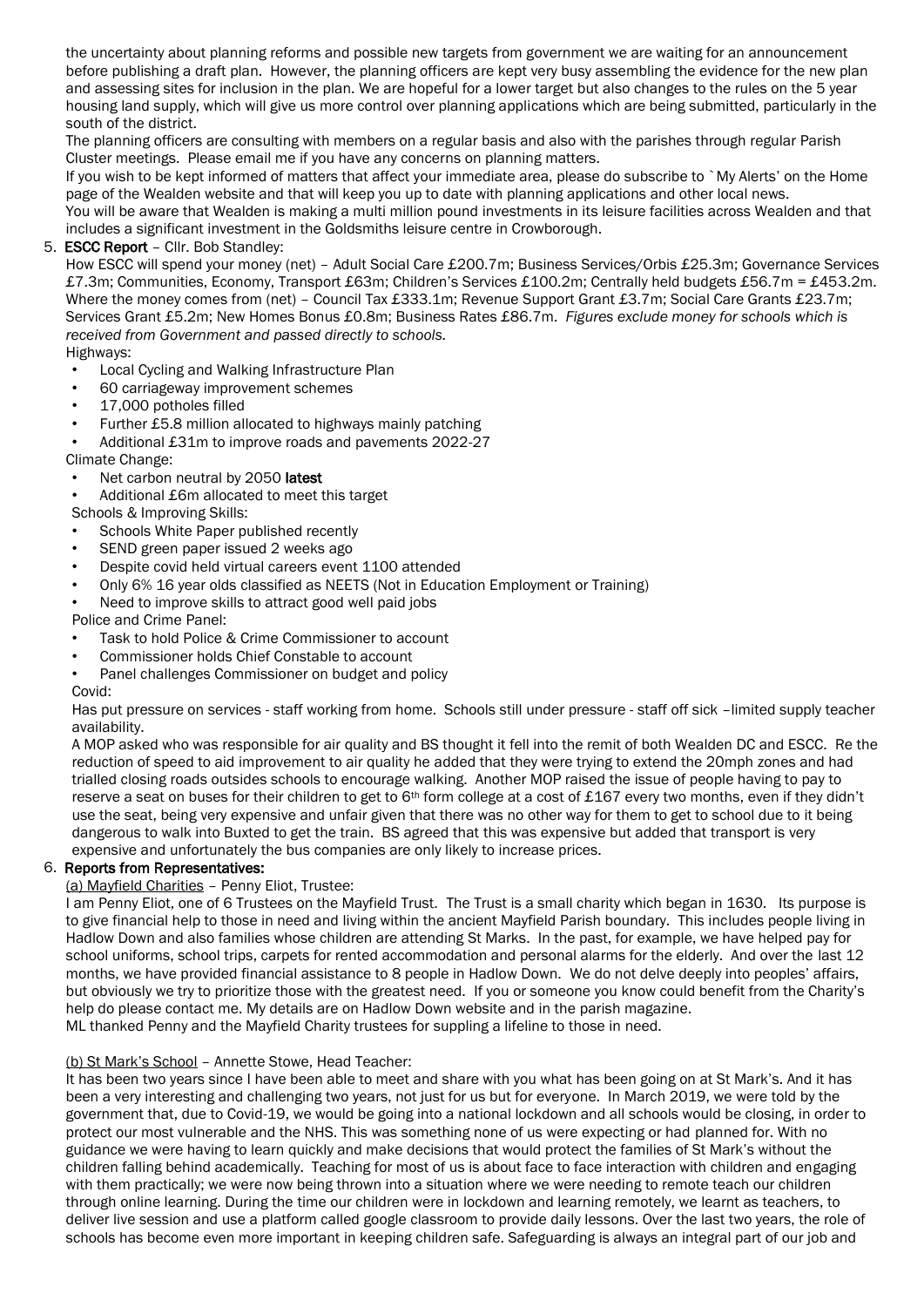this was made even more so with the use of computers for remote learning and online safety. Through all the lockdowns we remained open to our vulnerable children and Key worker's children. Although the government specified the groups of children who were allowed in school, as Head teachers and teachers we know our families and we know who else needed to be in school. On return in June 2020, although the government had said just Reception, Year 2 and Year 6 to return, we were able to make arrangements so that over 70% of the school were able to return for a few days a week. Through all of this the staff were amazing, they had to manage their own fears of catching Covid and protecting their own families whilst ensuring the children in their classes were still making progress and learning. Our parents were super stars and had the hard jobs of supporting their children with remote learning whilst also having to hold down full time jobs and work from home. And finally, our children were incredible! It was lovely to see them online and talk to them, they worked hard and showed resilience and perseverance.

Since returning to full time teaching our first aim was to enrich, excite and engage the children in their learning. After such a turbulent time, many children and families were anxious about returning to school and it was vital that they came back feeling safe, and ready to learn. With the help of our wonderful charity 'Wings to Fly' and our super 'Friends of St Mark's', they have helped organise and fund so many wonderful activities and events over the year. A few examples of these are our Tech-Rex day; an 8ft animatronic dinosaur visited the school and the children got to learn about dinosaurs and produced green screen videos of them being chased by a dinosaur. We had a local vet come and give a talk about her job and brought in a horses skull which wowed everyone. The children have had a day of playing steel pans, golf in the playground, numerous trips out and authors and poet visits. This has all been to enrich their learning and give them the opportunities they had missed out on during the peak of Covid.

We have also tried to keep our connections with the community. Having large gatherings in the church has been tricky but Father Pete has been wonderful and delivered online and outside assemblies when we have needed it. We were thrilled that we were able to have our Easter Service with all the families in St Mark's church, this year. In October we had our annual community tea, where the children showed their work. We have made several visits to Wilderness wood over the year; we have sung to the TN22 and TN22 plus clubs at Christmas and we will be utilising the playing fields for a sporting event in term 6.

I continued to work closely with other head teachers over the last 2 years and we would often meet online to support each other and discuss issues we were having in our schools around Covid. This helped us out greatly and although we all did things differently to support the individuality of our schools it was nice to have people to talk to.

St Mark's may be a small school but our role in the county and the partnership work we do has grown. I have been vice chair of the Wealden Education Improvement Partnership for the last 3 years and have worked closely with the 28 schools to provide courses and training for staff. In July last year, we were given the role of Learning Collaborative Partnership School. I believe very strongly that we can all learn from our colleagues and support each other, so I now facilitate school to school support for the 28 schools in the Wealden Education Improvement Partnership. The goal being we can create a school led support system which helps teachers and inevitable impacts of the provision and teaching the children receive. So here we are today, 2 years on. We have grown and learnt so much as a school with amazing children, staff, parents and community supporting us along the way. As we have said in the past, we are proud to be part of this community and we

continue to work together to give our children their 'Wings to Fly'. Thank you.

- 7. Financial Report The Clerk highlighted a few points which may be of interest from the draft annual accounts that are shown at the end of these minutes:
	- Income £68,838.31 Includes:
		- Community Infrastructure Levy (CIL) £929.93
		- Grants £3,724.62 from Chalk Cliff Trust for Play area upgrade & £7,700 from National Lottery for `Together We Can' project to attract new volunteers to village organisations
		- Transfers from Reserves £14,715.78 (o/w £13,279.78 was from CIL for Speed Indicator Device (SID) and Burial Ground perimeter path work).
	- Expenditure £68,839.41 Includes:
		- £8,875 for Burial Ground perimeter path repair paid for from CIL
		- £4,055 for SID and installation etc. paid for from CIL
		- Transfers into Reserves includes £929.93 to CIL Earmarked Reserve (EMR); £7,700 into `Together We Can' EMR; £3,724.62 into play area project EMR.
	- Precept for 2022/23 £39,116
		- Due to the general rise in costs, this year there has been a small increase in the precept of 4.1% or £3.89 per year to a Council D property owner.

The Chair thanked the Clerk for her report and explained that the Council had been pleased with the transition to a new accounting software package which allowed closer scrutiny of the accounts.

### 8. Reports from Councillors

 (a) Highways, Speed Indicator Signs, Drainage, Footpaths, Gatwick Airport – Cllr. Peter Weston: Highways:

- SID now operational. What data does not provide is any evidence that the sign is impacting driver behaviour; anecdotally it is on some drivers but clearly not on all. What the sign will provide is evidence to support any future campaign for changes in speed limits and/or signage. A third site on the A272 just west of the School Lane junction is being investigated.
- State of roads and lanes continues to be a grave cause for concern; the patching / repair regime of ESCC is clearly not working!!!

Drainage: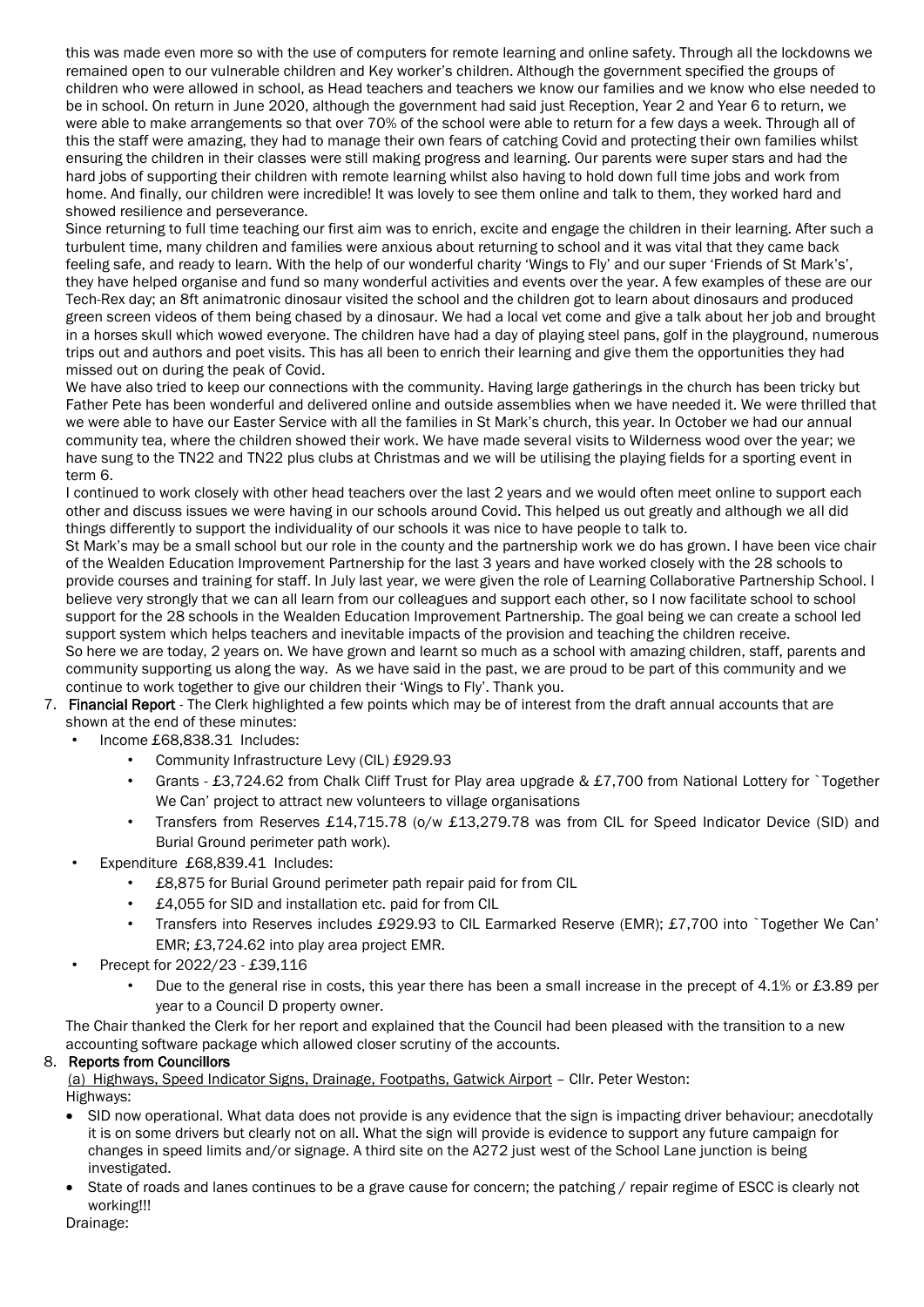• Continues to be a concern in several locations – a lot of after the event unblocking by ESCC – PC will continue to push for more permanent solutions particularly to the problems in Hastingford Lane, Five Chimneys and along the A272 in various places.

Footpaths:

- The importance of keeping these open and in good condition has been highlighted during the Covid pandemic. The PC has had some success in securing improvements, for example, to the footpath around the burial ground and to the path off the A272 down towards Spring Well Cottage. But the PC will continue to push for improvements, for example, to the bridleway through Waste Wood.
- Following further representations by the PC, the 'Kissing Gate' crossing of the A272 from the Burial Ground, and the associated road signage are being reassessed by ESCC.
- Gatwick:
- Gatwick is pushing ahead with its plan to bring into regular use what used to be called 'the emergency runway' (now referred to by Gatwick as 'the standby runway'). The opposition fronted by such organisations as GACC and CAGNE are focusing on pollution, noise and the pressures on local infrastructure. I have pushed for the impact of contrails to be added to this long list.

(b) Hadlow Down Village Hall and Community Centre - Cllr. Michael Lunn presented on behalf of Cllr. Rachel Lewis: Village Hall:

- The Village hall re-opened in May 2021 after being closed due to Covid 19 for most of the previous year.
- New lighting has been installed inside and outside the Hall.
- Also in 2021 new Trustees joined the committee and now five Trustees are running the Charity alongside a paid parttime Manager and a volunteer book keeper.
- Electricity costs have been a constant worry throughout the year, with new energy bills arriving due to the end of the fixed contract in October 21 just when energy prices increased. This increase coincided with the fact that hirers were having to leave windows open due to COVID restrictions AND the usage was higher than expected as a result of the meters being removed in 2019. As a result of all of these issues, the Committee had no choice but to increase the rental charges from 1st January but are committed to monitoring the electricity costs on a monthly basis to ensure that the costs are kept under control.
- The Hall has been re-decorated and once again the bookings are now back to the pre-Covid levels.
- Village Hall Roof the current roof is made up of low-grade asbestos sheets, has begun to split lengthways and if there were high winds, is at high risk of being lifted and blown off. Provisional quotes for the roof replacement which were in the region of £40K.
- An independent structural surveyor is being engaged to conduct a survey of the whole building (including the roof). Once the independent structural survey had been received, a meeting would be arranged between the PC and Village Hall Committee (VHC) and then a further joint meeting between the PC, VHC and New Community Centre to discuss how to progress due to the issues of the relative short-term life of the existing village hall versus the building of the new community centre. Obviously it is important to keep some kind of facility for the village in the short term whilst the new Village Hall is being built.

### Cllr. Michael Lunn presented on behalf of Cllr. Rachel Lewis:

### Community Centre (HDCC):

Due to the restrictions of Covid this report is relates to activity during the last five months of 2021. With the easing of restrictions the Committee met three times and during those five months achieved the following:-

- The distribution of the New Village Hall News to every household in the parish to re-establish awareness of the project amongst parishioners, to provide an up-to-date appraisal of the stage that had been reached, to set out some actions to be achieved and to showcase other voluntary village organisations. Unfortunately, the aim to attract new volunteers was not realised.
- On 12 October HMRC granted them Gift Aid meaning that we will be able to claim 25% from HMRC for every £1 donated providing that the donor is a tax payer.
- Our Lottery membership has continued to increase and numbers sold totals 1800 providing an annual income of £2160. Thank you for your continued support of the HDCC.
- At the end of January 2022, we received a very detailed update from Mike Barber, our architect and some key points of that letter were:
- He wrote: *'We have had another session on the scheme since we met before Christmas and we need one more to be in a position to issue the completed drawings which will be sufficient to enable a cost plan and provisional tenders to be prepared. As you know we have not instructed structural engineers at this point in order to avoid costs but we have made some detailed assumptions about the structure in order to aid the pricing process. We would also be in a position to submit the Building Regulations application at this point if there is a will to do so or a requirement of any funding bid. At the same time we have produced most of the information about the planning conditions and can start*  to clear these off, although in some cases a bit of specialist input will be needed from consultants. In terms of the *planning climate, there is no reason to think that Wealden would be anything other than helpful in respect of the conditions or even an application to renew the permission in order to provide more time for fund raising. Therefore in summary we could have the project ready for commencement by the beginning of May 2022.*

*In terms of the construction climate, you will no doubt be aware that the combination of COVID, Brexit and global supply chain issues have pushed up construction costs across the board. Since mid-2020, we have seen construction costs in the south-east rise by circa 28% and no doubt the traditional round of material price increases in the spring will see this get worse. Contractors have been doing all they can to mitigate the labour rates but in reality any scheme*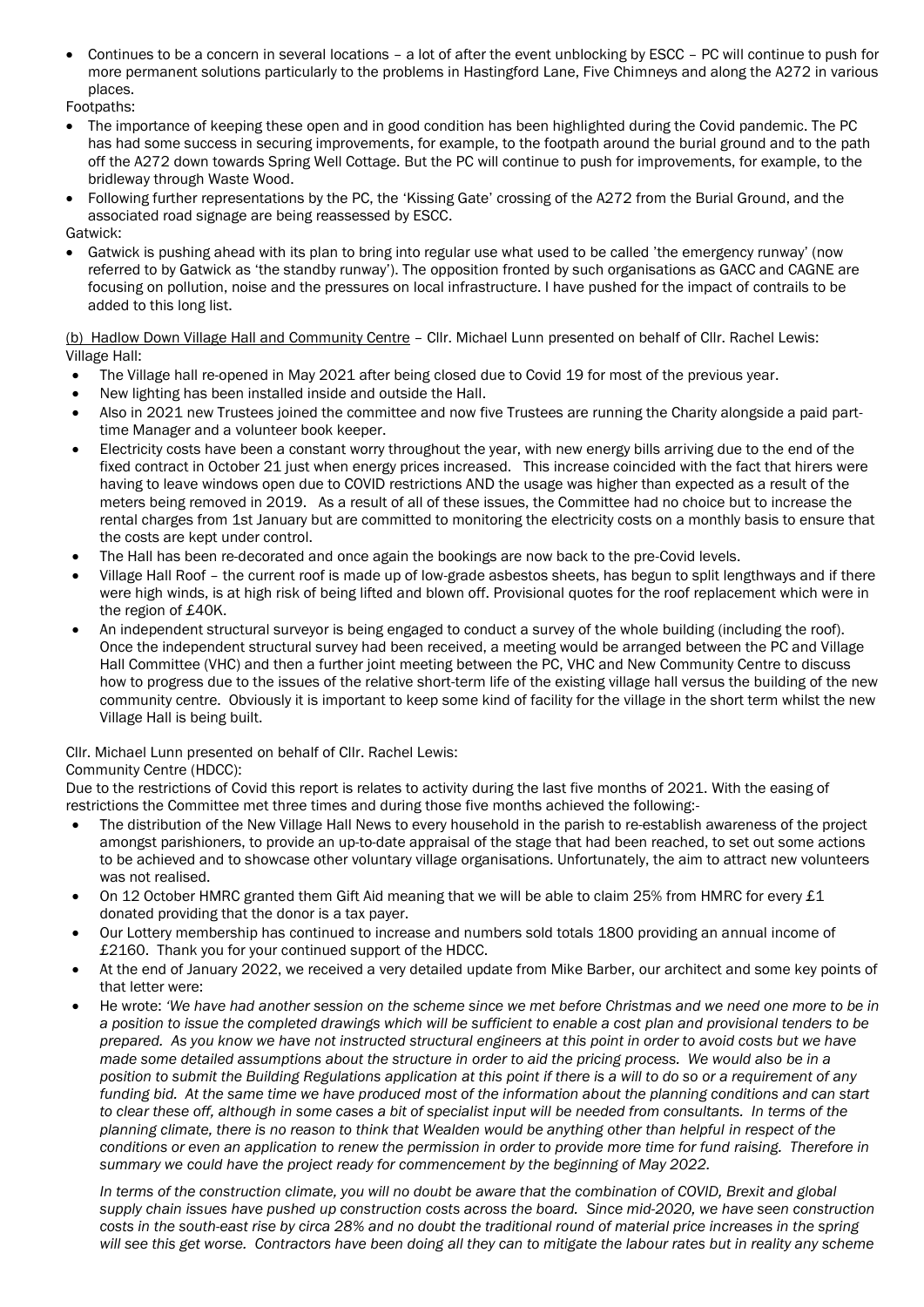*which might have been a £1.5-1.7m project is likely to be at least £1.9-2.1m. I have chatted to your QS about costs and it might be worthwhile undertaking a basic cost plan process possibly backed up by asking one or two contractors'.*

- The services of a Mechanical and Electrical Engineering consultant have been offered free of charge and he will be responsible for addressing such issues as solar energy panels, heating, lighting, water and security. This work can begin in May.
- Business Plan Its revision and completion is a first priority; with input from both the QS and the Mechanical and Electrical Engineering consultant, we will be able to produce with accuracy the construction costs and expenditure in terms of heating, lighting and water.
- Marketing Plan this will include a pricing structure and promotion of the community centre within and outside the parish.
- Fund Raising Plan -To review potential funders as there is evidence that the pandemic has led to some agencies concentrating more on the alleviation of the effects of Covid. We will be guided by advice from a fund-raising consultant to identify and secure long term relationships with major donors ensuring significant levels of funding.
- The very successful Race Night took place on Sat 2 April.

### (c) Planning, Emergency Plan – Cllr. David Munday:

### Planning:

The Parish Council considers all local planning applications, on average perhaps two or three a month, and agrees the advice it sends to Wealden District Council at its meetings. Applications are listed in the meeting agendas and advertised on the website, for public consideration, and councillors have undertaken site visits as needed.

District councils are required to publish local plans, setting out how the demands for housing agreed at national level are to be applied locally over the next 10-15 years. The Planning Inspectorate however rejected Wealden's plan in 2019, on the basis that Wealden had put too great an emphasis on protecting the environment and they had failed to assist nearby authorities who were more constrained in achieving their unmet housing needs. Until a new plan is adopted, all planning applications will be evaluated on the presumption in favour of sustainable development as defined by the National Planning Policy. This often works in favour of development.

Consultations are well under way on a new local plan, and the Parish Council has given its comments and has representatives on the local "Parish Planning Cluster" and other bodies. However, Wealden's initial aim to publish the final draft for submission after further local consultation "in spring 2022" is being pushed to summer 2022.

### Emergency Plan:

The Parish Council produced a new Emergency Plan in May 2021 with annual updates. Emergencies come in all shapes and sizes and are unpredictable. The Plan should therefore be simple for a small village, catering for times when the normal emergency services cannot act immediately, e.g. heavy snow, or widespread loss of power or water. The aim is organise volunteers so that villagers can assess relevant needs and contact local people with appropriate skills and equipment. A recent example has been the village volunteers helping with some residents' COVID needs.

### (d) Playing Field – Cllr. Ben Floyd:

As with all the village organizations the last few years have not been good for fundraising. Over the last year the playing field committee (PFC) has managed to secure a couple of much needed COVID grants from Wealden District Council. With the relaxation of the COVID restrictions the PFC had a stall at Tinkers Park Steam Rally, this was very successful and again brought in some much needed funds. Later on in the year the bonfire night held at the playing field was well attended and a record donation was received from the villages and friends who attended. All these much needed funds have been put to good use and the PFC have purchased some new machinery to keep up with the ongoing maintenance. A much needed new mower was one item purchased for cutting the cricket wicket. Another purchase was a container, this was needed for housing the cricket roller and the new mower along with the necessary ancillaries needed to maintain the playing field. With some of the machinery now in the container there is more space in the undercrofts. Some of this space is now being used to store football and cricket equipment. The last football season has seen the pitch being used nearly on a weekly basis and all of the youngsters thoroughly enjoying themselves. As the cricket season has now started this means that the playing field will be continuously used throughout the year.

Nigel Harrison has stepped down as the chair of the PFC and I would like to thank him and Caz for all their hard work and enthusiasm over the years and to wish them all the best in their move to Dorset. Fiona Shafer has stepped into the Chairman's position for the second time and I sure she will carry on with the same drive and enthusiasm where Nigel left off. Hopefully this year will see an extension to the play area, with ground works being done and the installation of some new play equipment.

On a final note, if there are any new villagers or old villagers who would wish to give up a few hours of their spare time to help volunteer at the playing field, please get in contact with myself or directly with the Playing Field Committee.

### (e) Burial Ground– Cllr. Damon Wellman presented on behalf of Cllr Sally Blyfield:

### Burial Ground:

As reported last year the path around the perimeter of the burial ground had become uneven and slippery, a decision was made by the PC to obtained quotes to carry out the work to replace the pathways and decayed edging. The work has now been completed and a new pathway has been laid along with new edging stones around the perimeter of the burial ground. In order that the edging and pathway could be laid correctly the yew tree to the rear of the burial ground by the gate to the A272 had to be removed.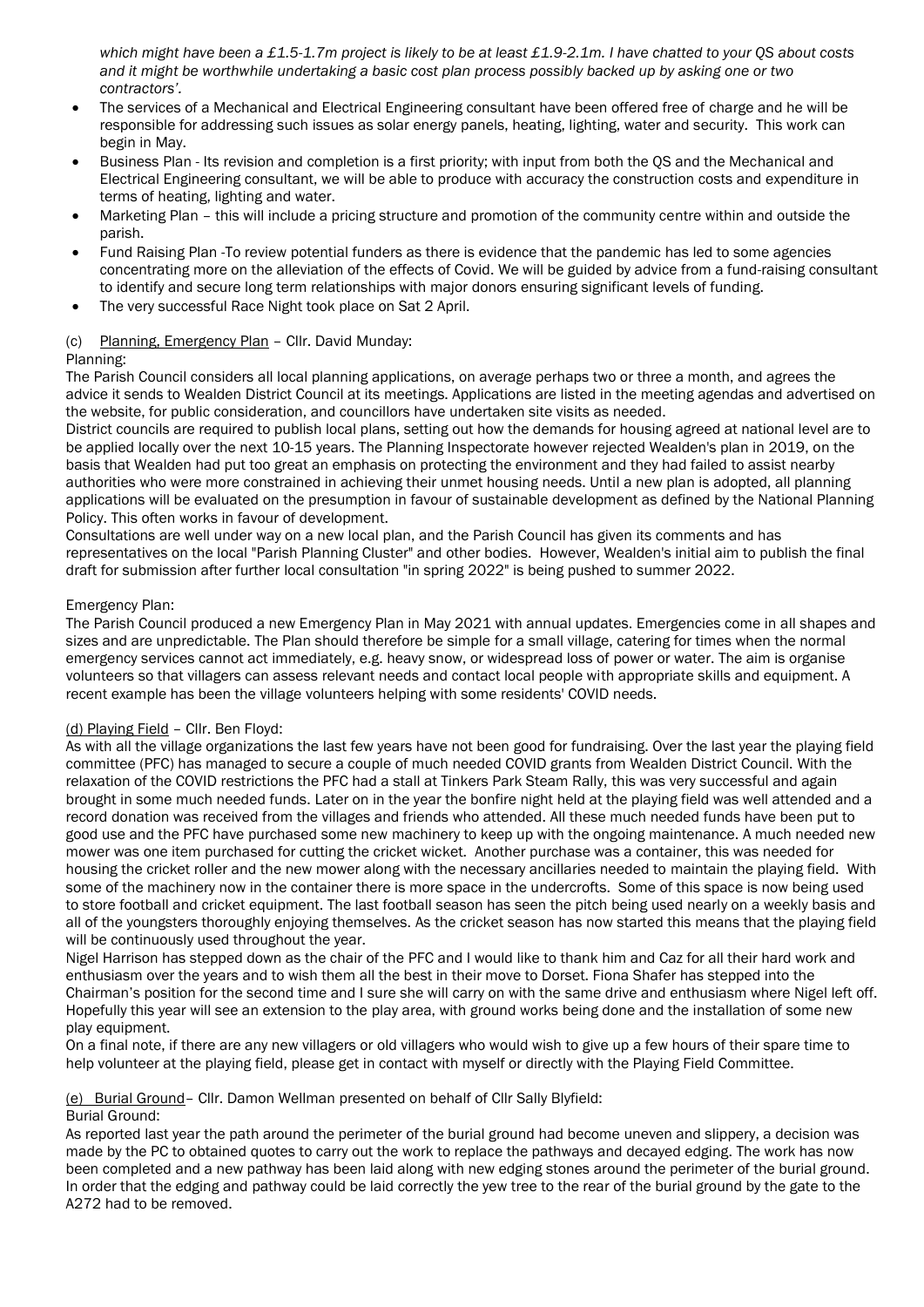The area to the rear of the burial ground owned by the PC for burial ground extension had become very overgrown, it was agreed that this area should be cleared with the perimeter trees being left; once the boundary was clarified Ben Floyd arranged for a volunteer working group to clear the area of overgrown trees and shrubs.

The subject of litter has come up many times in the last year, volunteers and members of the PC spent time tidying up the burial ground some time ago, removing dead wreaths and discarded plant holders from around the headstones, unfortunately litter in the burial ground remains a problem, signs have been put on the gates to remind people to take their litter home with them but we have very recently received correspondence from a resident regarding discarded flower wrappers in the hedges at the entrance to the burial ground, we can only continue to remind people and spend time ourselves removing rubbish and litter.

Trees:

There is very little to report with regards to trees, some calls have been received requesting permission to remove trees, as previously stated, the PC cannot grant permission for the felling of trees, we are able to provide advice on how to obtain permission from Wealden should the landowner believe the tree maybe subject to a Tree Preservation Order.

### 9. Chairman's Report

It is great to see you all here. I am delighted that this year we are able to hold a physical Parish Assembly, after two years of absence due to the pandemic! I would like to thank everyone who has presented tonight, and I hope you can see the breadth and depth of the activity of the Parish over the last 12 months. I took over as Chairman of the Parish Council in October after Julian Michaelson-Yeates stood down and I would like to take this opportunity to thank him, on behalf of the Parish Council, for all the wonderful work he did not only as a Chairman but for his many years as a Councillor. He is a tough act to follow. I am also delighted to welcome back Damon Wellman onto the Council which means we are now up to strength in numbers which is brilliant news as it ensures that the Parish Council can continue to work on behalf of the village independently.

I am extremely grateful to all of the Parish Councillors, most of whom have their own work commitments but whom strive to do their best for the village in which they live. We are all volunteers and none of us take allowances to act on behalf of the Parish. The Parish Council is very much about team work building on the strengths of our skills and doing what is best for the whole Parish. So thank you to my colleagues as you have made my job so much easier. On behalf of the Parish Council, I would like to thank all the different village organisations, co-ordinators, volunteers and parishioners for all the ways that they contribute to keeping the Parish and village a thriving place to live, even during pandemics! The need for new volunteers to join the various organisations within the village has never been greater.

I would like to thank our Clerk, Samantha Weatherill, who has assisted me and the Parish Council in running and managing the council and ensuring all the procedures and legal requirements are met and she has managed the budget and precept with utmost care and attention. Samantha is a true asset of the Parish Council and therefore I am pleased to congratulate her as she passed her exams and obtained the Certificate in Local Council Administration which is fantastic news for both her and the Parish Council, so well done.

Finally, I would like to thank you, without your support we could not achieve what we do. I have been a long supporter that Hadlow Down maintains its Parish Council and a direct voice for the local community. Hadlow Down is lucky to have such a strong sense of community and it's been a pleasure to act as the Parish Chair.

### 10. Questions from the floor – none.

11. Closure of business – A MOP thanked the PC and Clerk for all their work for the benefit of the village, on behalf of the public.

The meeting closed at 8:57 pm.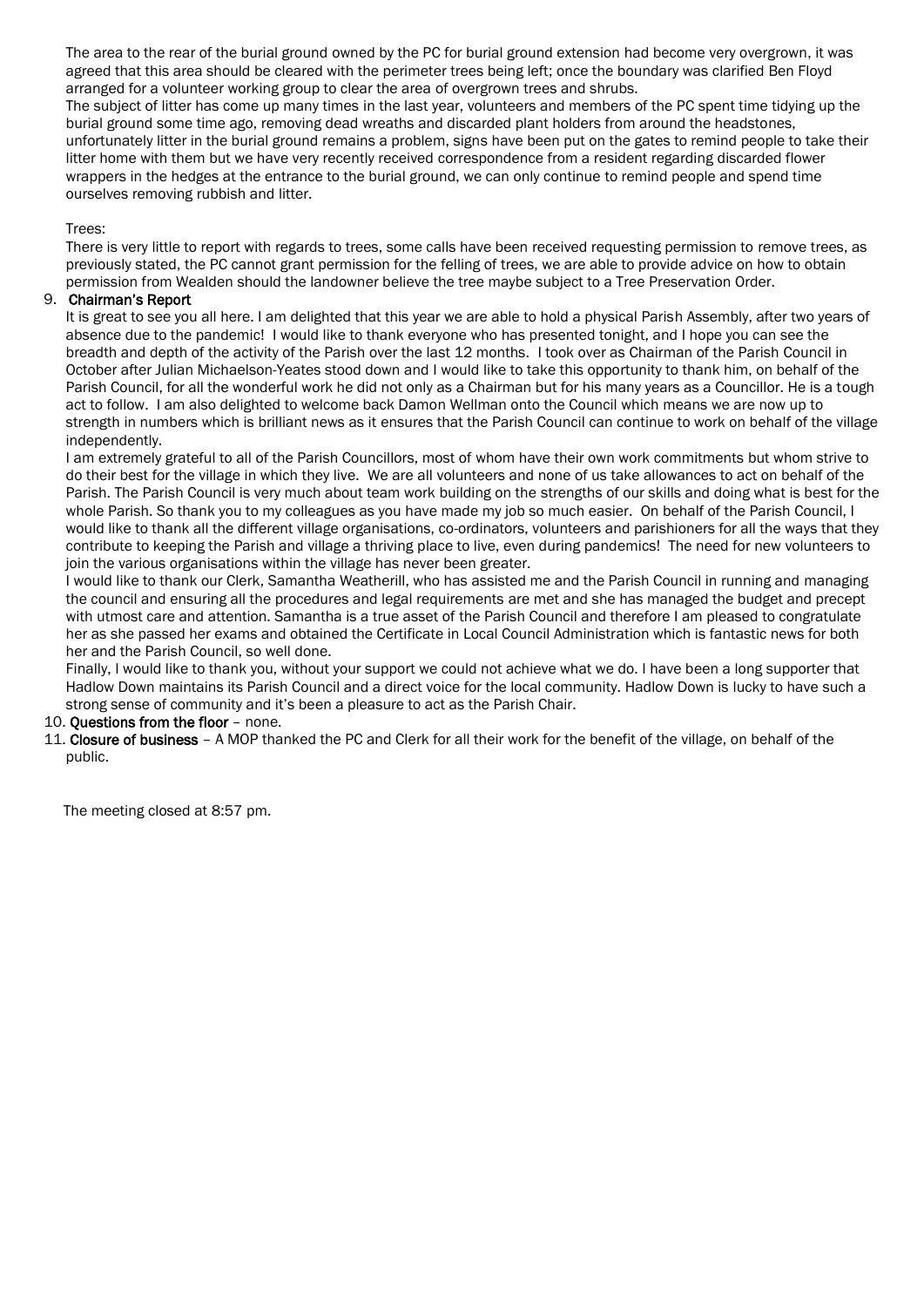| HADLOW DOWN PARISH COUNCIL - Draft Final Accounts 2021-2022 |            |              |            |            |  |  |
|-------------------------------------------------------------|------------|--------------|------------|------------|--|--|
| <b>INCOME</b>                                               | 2020-21    |              | 2021-22    |            |  |  |
| Balance brought forward                                     | £4,958.34  |              | £4,374.11  |            |  |  |
| Precept                                                     | £37,234.00 |              | £37,234.00 |            |  |  |
| <b>Burial ground</b>                                        | £690.00    |              | £775.00    |            |  |  |
| VAT reclaimed and received                                  | £518.18    |              | £1,807.68  |            |  |  |
|                                                             |            |              |            |            |  |  |
| <b>Interest from Bank Account</b>                           | £10.28     |              | £3.44      |            |  |  |
| ESCC contribution for fingerposts/footpaths costs           | £732.50    |              | £1,330.00  |            |  |  |
| Rent for playing field                                      | £0.25      |              | £0.25      |            |  |  |
| UK Power Networks playing field rent                        | £3.61      |              | £3.61      |            |  |  |
| Grants                                                      | £0.00      |              | £11,424.62 |            |  |  |
| <b>Transfer from reserves</b>                               | £3,150.26  |              | £14,715.78 |            |  |  |
| <b>Community Infrastructure Levy</b>                        | £15,935.39 |              | £929.93    |            |  |  |
| Insurance pay out for Noticeboard                           |            |              | £614.00    |            |  |  |
| <b>Total</b>                                                | £63,232.81 | £63,232.81   | £73,212.42 | £73,212.42 |  |  |
|                                                             |            |              |            |            |  |  |
| <b>EXPENDITURE</b>                                          |            |              |            |            |  |  |
| Clerk's salary                                              | £19,083.91 |              | £18,078.31 |            |  |  |
| Clerk's training                                            | £745.00    |              | £135.00    |            |  |  |
| Administration                                              | £1,545.11  |              | £1,341.49  |            |  |  |
| PC insurance                                                | £369.90    |              | £730.87    |            |  |  |
|                                                             |            |              |            |            |  |  |
| Subscriptions                                               | £518.97    |              | £627.19    |            |  |  |
| Grants                                                      | £3,150.00  |              | £2,920.00  |            |  |  |
| Hire of hall                                                | £64.00     |              | £247.50    |            |  |  |
| Audit                                                       | £335.00    |              | £552.00    |            |  |  |
| Maintenance of Burial Ground                                | £870.00    |              | £9,945.00  |            |  |  |
| <b>Tree Survey/Work</b>                                     | £750.00    |              | £0.00      |            |  |  |
| Litter & dog bin emptying                                   | £1,500.00  |              | £1,545.00  |            |  |  |
| Fingerpost maintenance                                      | £610.00    |              | £2,800.00  |            |  |  |
| Chairmen's expenses                                         | £0.00      |              | £0.00      |            |  |  |
| Councillor's training                                       | £90.00     |              | £130.00    |            |  |  |
| Chair and Councillor's allowance                            | £0.00      |              | £0.00      |            |  |  |
| Election expenses                                           | £0.00      |              | £0.00      |            |  |  |
| Legal/Professional Fees                                     | £961.50    |              | £0.00      |            |  |  |
| Website/IT                                                  | £1,301.36  |              | £621.00    |            |  |  |
| Maintenance of play area & inspection                       | £2,925.74  |              | £1,390.70  |            |  |  |
| Entrance to playing field Loan payment                      |            |              |            |            |  |  |
|                                                             | £1,134.14  |              | £1,134.14  |            |  |  |
| Telephone box                                               | £25.00     |              | £0.00      |            |  |  |
| <b>Defibrillators</b>                                       | £0.00      |              | £275.20    |            |  |  |
| Contingencies incl.<br>Highways/Footpaths/Noticeboards      | £1,881.00  |              | £5,174.78  |            |  |  |
| Transfer into reserves                                      | £19,190.39 |              | £17,424.99 |            |  |  |
|                                                             | £1,807.68  |              | £3,766.24  |            |  |  |
| <b>VAT paid</b>                                             | £58,858.70 |              | £68,839.41 |            |  |  |
| <b>Total</b>                                                |            | £58,858.70   |            | £68,839.41 |  |  |
|                                                             |            |              |            |            |  |  |
| <b>Balance at 31st March</b>                                |            |              |            |            |  |  |
| Plus cheques drawn but not presented                        |            | £4,374.11    |            | £4,373.01  |  |  |
| <b>Current account balance at 31st March</b>                |            | £0.00        |            | £0.00      |  |  |
| (Balance is c/f figure for following year)                  |            | £4,374.11    |            | £4,373.01  |  |  |
| <b>Earmarked reserves:</b>                                  |            | Movement     |            |            |  |  |
| Brought forward                                             | £1,400.00  |              | £1,400.00  |            |  |  |
| <b>Burial Ground Landscaping</b>                            | £1,662.00  |              | £1,662.00  |            |  |  |
| <b>Property Maintenance</b>                                 | £5,944.00  |              | £5,944.00  |            |  |  |
| New Village Hall Fund                                       | £2,639.00  |              | £2,639.00  |            |  |  |
| Road Safety Improvements/Highways                           | £432.00    | £500.00      | £932.00    |            |  |  |
| <b>Election Fund</b>                                        |            | $-E1,330.00$ |            |            |  |  |
|                                                             | £2,705.00  | £106.00      | £1,375.00  |            |  |  |
| Finger post costs                                           | £394.00    |              | £500.00    |            |  |  |
| ΙT                                                          | £6,162.90  |              | £6,162.90  |            |  |  |
| <b>Community Plan</b>                                       | £4,692.00  |              | £4,692.00  |            |  |  |